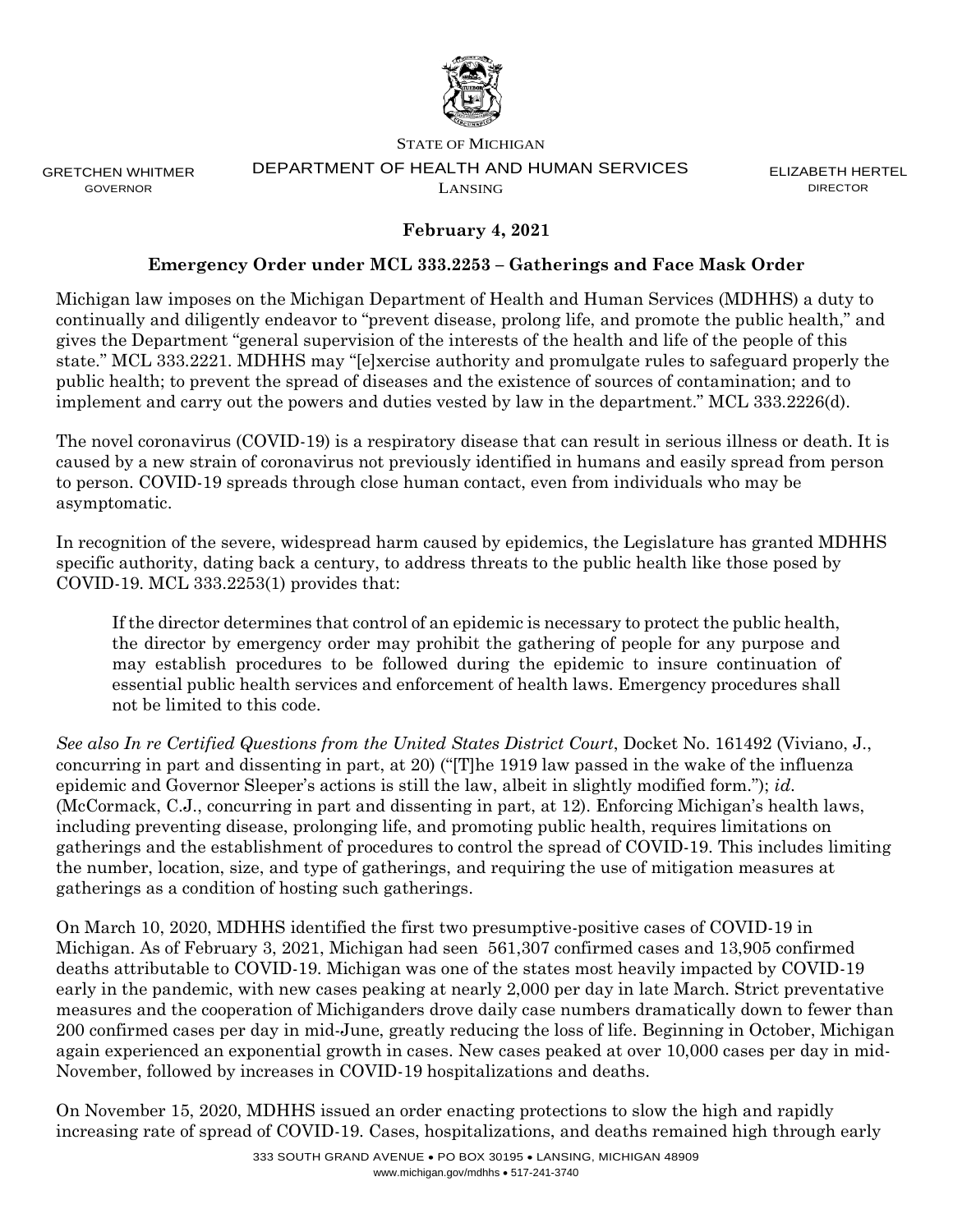December, threatening hospital and public health capacity. On December 7, 2020, December 18, 2020, and January 13, 2021, MDHHS issued orders sustaining those protections. These orders played a crucial role in slowing the spread in Michigan and have brought new cases down to about 1,500 per day. These lower rates prevented Michigan's healthcare system from being overwhelmed with a holiday surge. On January 22, 2021, in light of the reduction in cases, MDHHS issued an order permitting indoor dining.

The State of Michigan presently has a seven-day average of 166 cases per million people, which is one and a half times higher than on October 1, but nearly 78% lower than the case rate in mid-November. Test positivity was 5.1% as of February 3, one and a half times higher than the positivity rate in early October. While metrics have decreased from all-time highs, there remains a high rate of spread throughout the state. A high number of cases creates significant pressure on our emergency and hospital systems. Healthcare metrics continue to improve in Michigan but remain higher than what was seen prior to the second surge. An average of 150 daily hospital admissions was seen in Michigan in the last week, with individuals under the age of 60 accounting for a third of all new admissions. There are fewer than 1,400 Michiganders currently hospitalized for COVID-19 and 6.8% of all available inpatient beds are occupied by patients who have COVID-19. The state death rate is 4.9 deaths per million people and there are approximately 350 weekly deaths in Michigan attributable to COVID-19. This is a 64% decrease from the second peak, which reached 13.7 deaths per million on December 10, 2020.

Even where COVID-19 does not result in death, and where our emergency and hospital systems are not heavily burdened, the disease can cause great harm. Recent estimates suggest that one in ten persons who suffer from COVID-19 will experience long-term symptoms, referred to as "long COVID." These symptoms, including fatigue, shortness of breath, joint pain, depression, and headache, can be disabling. They can last for months, and in some cases, arise unexpectedly in patients who had few or no symptoms of COVID-19 at the time of diagnosis. COVID-19 has also been shown to damage the heart and kidneys. Furthermore, minority groups in Michigan have experienced a higher proportion of "long COVID." The best way to prevent these complications is to prevent transmission of COVID-19.

Since December 11, 2020, the Food and Drug Administration has granted emergency use authorization to two vaccines to prevent COVID-19, providing a path to end the pandemic. Michigan is now partaking in the largest mass vaccination effort in modern history and is presently working toward vaccinating at least 70% of Michigan residents 16 and older as quickly as possible.

Despite making significant strides in controlling the virus since early November, there is much uncertainty. New and unexpected challenges continue to arise: in early December 2020, a variant of COVID-19 known as B.1.1.7 was detected in the United Kingdom. This variant is roughly 50 to 70 percent more infectious than the more common strain. On January 16, 2021, this variant was detected in Michigan. It is anticipated that the variant, if it becomes widespread in the state, will significantly increase the rate of new cases. Therefore, as lower COVID-19 rates permit easing of precautions, we must continue to proceed slowly and carefully, with close monitoring of cases and impacts, alongside efforts to increase the rate of vaccination.

Considering the above, and upon the advice of scientific and medical experts, I have concluded pursuant to MCL 333.2253 that the COVID-19 pandemic continues to constitute an epidemic in Michigan. I have also, subject to the grant of authority in 2020 PA 238 (signed into law on October 22, 2020), herein defined the symptoms of COVID-19 based on the latest epidemiological evidence. I further conclude that control of the epidemic is necessary to protect the public health and that it is necessary to restrict gatherings and establish procedures to be followed during the epidemic to ensure the continuation of essential public health services and enforcement of health laws. As provided in MCL 333.2253, these emergency procedures are not limited to the Public Health Code.

I therefore order that:

# 1. **Definitions.**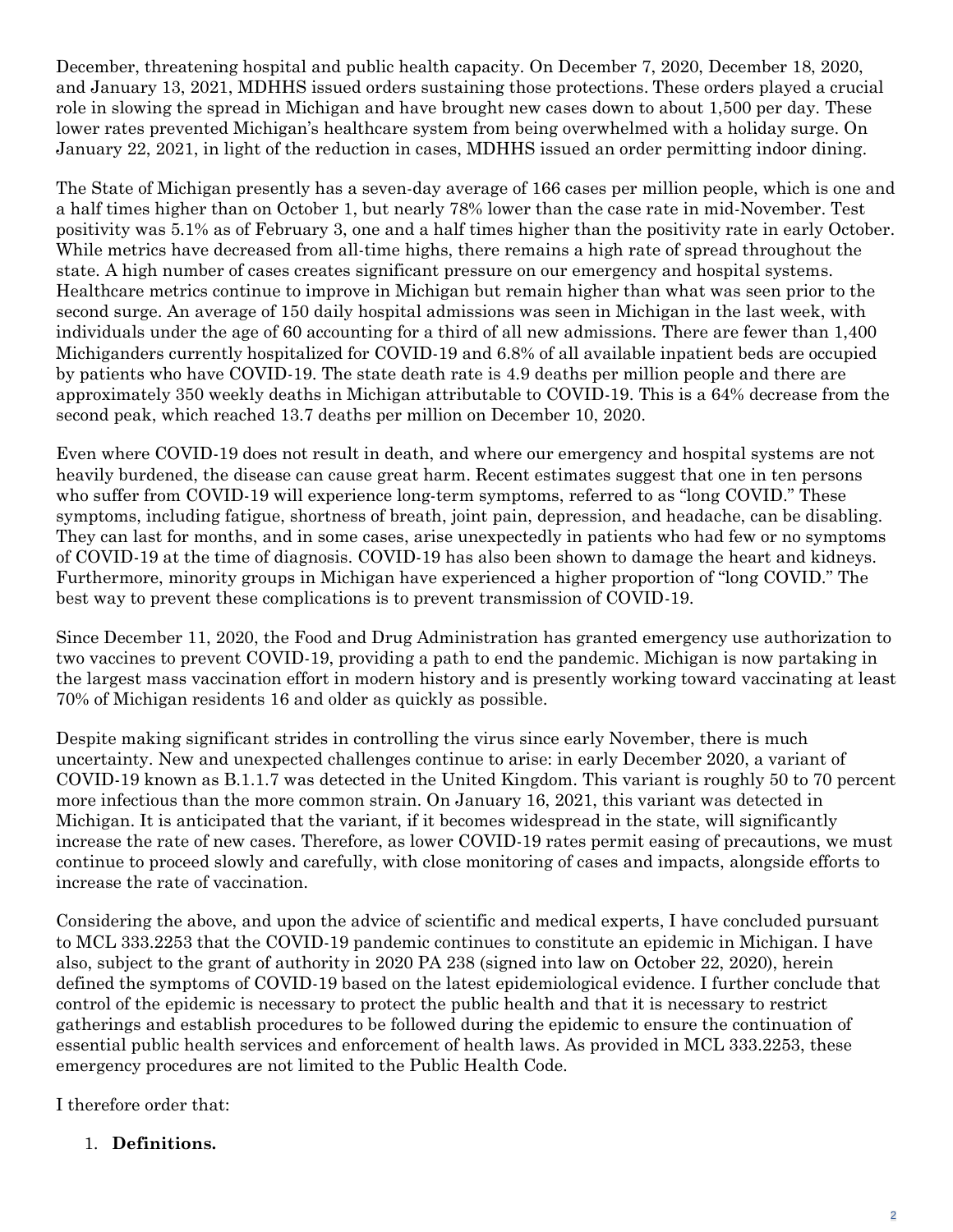- (a) "Camp" means a day, residential, travel, or troop camp for children (as defined by Rule 400.11101(1)(q) of the Michigan Administrative Code).
- (b) "Child care organization" means that term as defined by section 1(b) of the Child Care Organizations Act, 1973 PA 116, as amended, MCL 722.111(b)).
- (c) "Contact sports" means sports involving more than occasional and fleeting contact, including: football; basketball; rugby; field hockey; soccer; lacrosse; wrestling; hockey; boxing; futsal; martial arts with opponents; and other sports meeting those criteria.
- (d) "Competition" means a game of skill played between opposing teams.
- (e) "Employee" means that term as defined in section 2(c) of the Improved Workforce Opportunity Wage Act, 2018 PA 337, as amended, MCL 408.932(c), and also includes independent contractors.
- (f) "Entertainment and recreational facility" includes: auditoriums; arenas; cinemas; concert halls; performance venues; sporting venues; stadiums; theaters; night clubs; strip clubs; water parks; archery ranges; amusement parks; arcades; bingo halls; bowling centers; casinos; gun ranges; laser tag arenas; trampoline parks; and the like.
- (g) "Exercise facility" means a location in which individuals participate in individual or group physical activity, including gymnasiums, fitness centers, and exercise studios.
- (h) "Face mask" means a tightly woven cloth or other multi-layer absorbent material that closely covers an individual's mouth and nose.
- (i) "Food service establishment" means that term as defined in section 1107(t) of the Food Law, 2000 PA 92, as amended, MCL 289.1107(t).
- (j) "Gathering" means any occurrence, either indoor or outdoor, where two or more persons from more than one household are present in a shared space.
- (k) "Household" means a group of persons living together in a shared dwelling with common kitchen or bathroom facilities. In dwellings with shared kitchen or bathroom facilities occupied by 20 or more unrelated persons, households are defined by individuals who share a bedroom.
- (l) "Indoors" means within a space that is fully or partially enclosed on the top, and fully or partially enclosed on two or more contiguous sides. Additionally, in a space that is fully or partially enclosed on the top, and fully or partially enclosed on two non-contiguous sides, any part of that space that is more than 8 feet from an open side is indoors.
- (m)"Non-contact sports" means sports that are not contact sports.
- (n) "Outdoors" means a space that is not indoors.
- (o) "Organized sports" means competitive athletic activity requiring skill or physical prowess and organized by a sports organizer.
- (p) "Practice" means a training session for a game of skill, involving only members of a single team.
- (q) "Principal symptoms of COVID-19" means at least 1 of fever, uncontrolled cough, or atypical new onset of shortness of breath, or at least 2 of the following not explained by a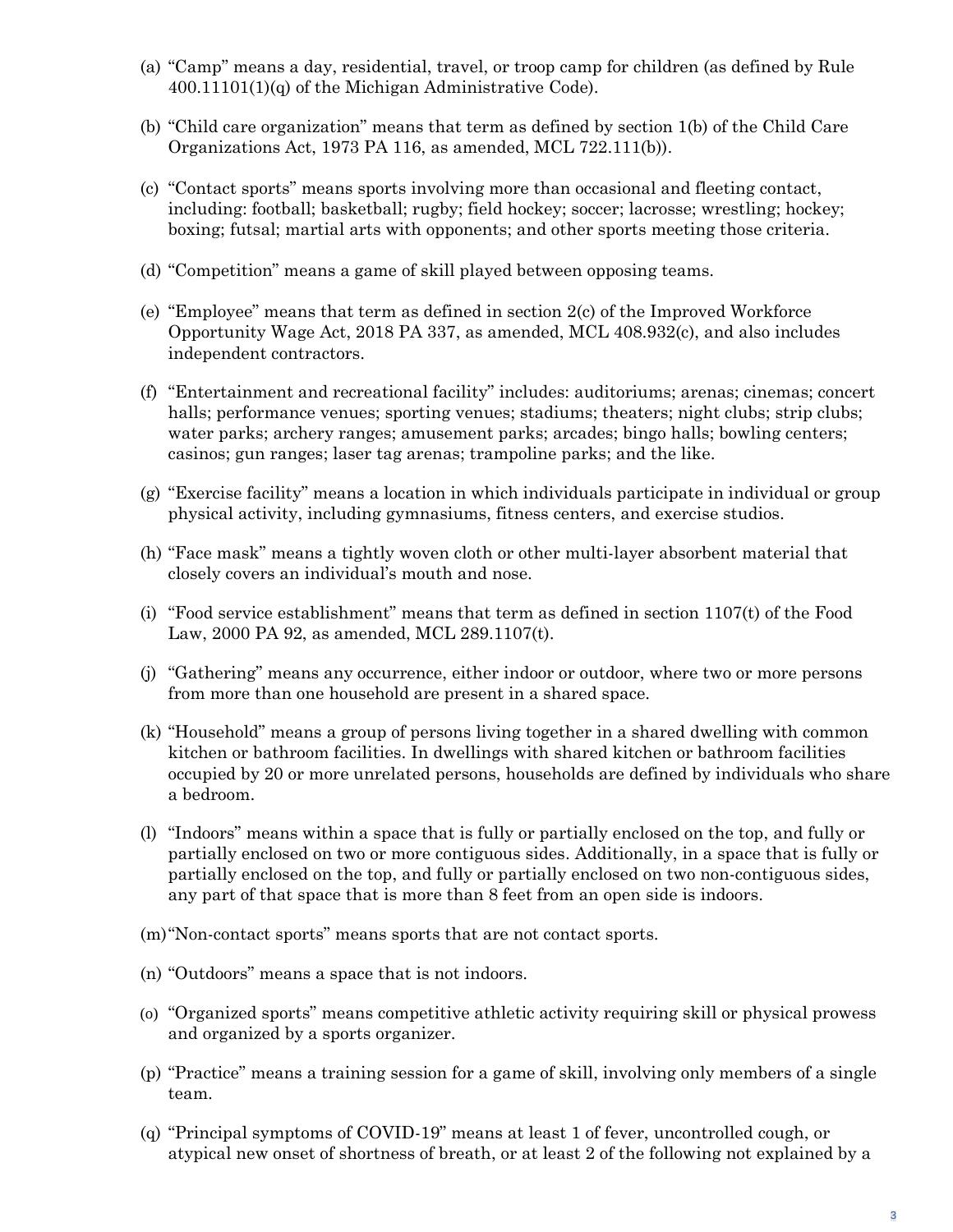known physical condition: loss of taste or smell, muscle aches, sore throat, severe headache, diarrhea, vomiting, or abdominal pain. Per section 1(j) of 2020 PA 339, this definition represents the latest medical guidance, and serves as the controlling definition.

(r) "Sports organizer" means an association or other organization that sets and enforces rules to ensure the physical health and safety of all participants for an organized sport. Sports organizers at the sub-association level must follow all health and safety rules and procedures set by the association of which they are a member.

## 2. **General capacity limitations at gatherings.**

- (a) Indoor gatherings:
	- (1) Are prohibited at residential venues, except where no more than 10 persons from no more than 2 households are gathered. Such gatherings should be held consistent with guidance issued by the Department of Health and Human Services for such gatherings; and
	- (2) Are prohibited at non-residential venues, except where no more than 10 persons from no more than 2 households are gathered.
- (b) Outdoor gatherings are permitted only as follows:
	- (1) At residential venues, 25 or fewer persons are gathered, comprised of no more than 3 households;
	- (2) At non-residential venues:
		- (A) 25 or fewer persons are gathered at a venue without fixed seating, and attendance is limited to 20 persons per 1,000 square feet, including within any distinct area within the event space; or
		- (B) 25 or fewer persons are gathered at a venue with fixed seating, and attendance is limited to 20% of seating capacity of the venue.
- (c) The limitations to gatherings in sections  $2(a)$  and  $2(b)$  do not apply to:
	- (1) Incidental, temporary gatherings of persons in a shared space, such as frequently occur in an airport, bus station, exercise facility, food service establishment, shopping mall, or public pool, except as prohibited in section 3;
	- (2) Gatherings between an employee and a customer for the purpose of receiving services;
	- (3) Workplace gatherings that occur consistent with the Emergency Rules issued by MIOSHA on October 14, 2020;
	- (4) Voting or official election-related activities;
	- (5) Training of law enforcement, correctional, medical, or first responder personnel, insofar as those activities cannot be conducted remotely;
	- (6) Education and support services at public, nonpublic, and boarding schools serving students in prekindergarten through grade 12;
	- (7) Children in a child care organization, after school program, or camp setting;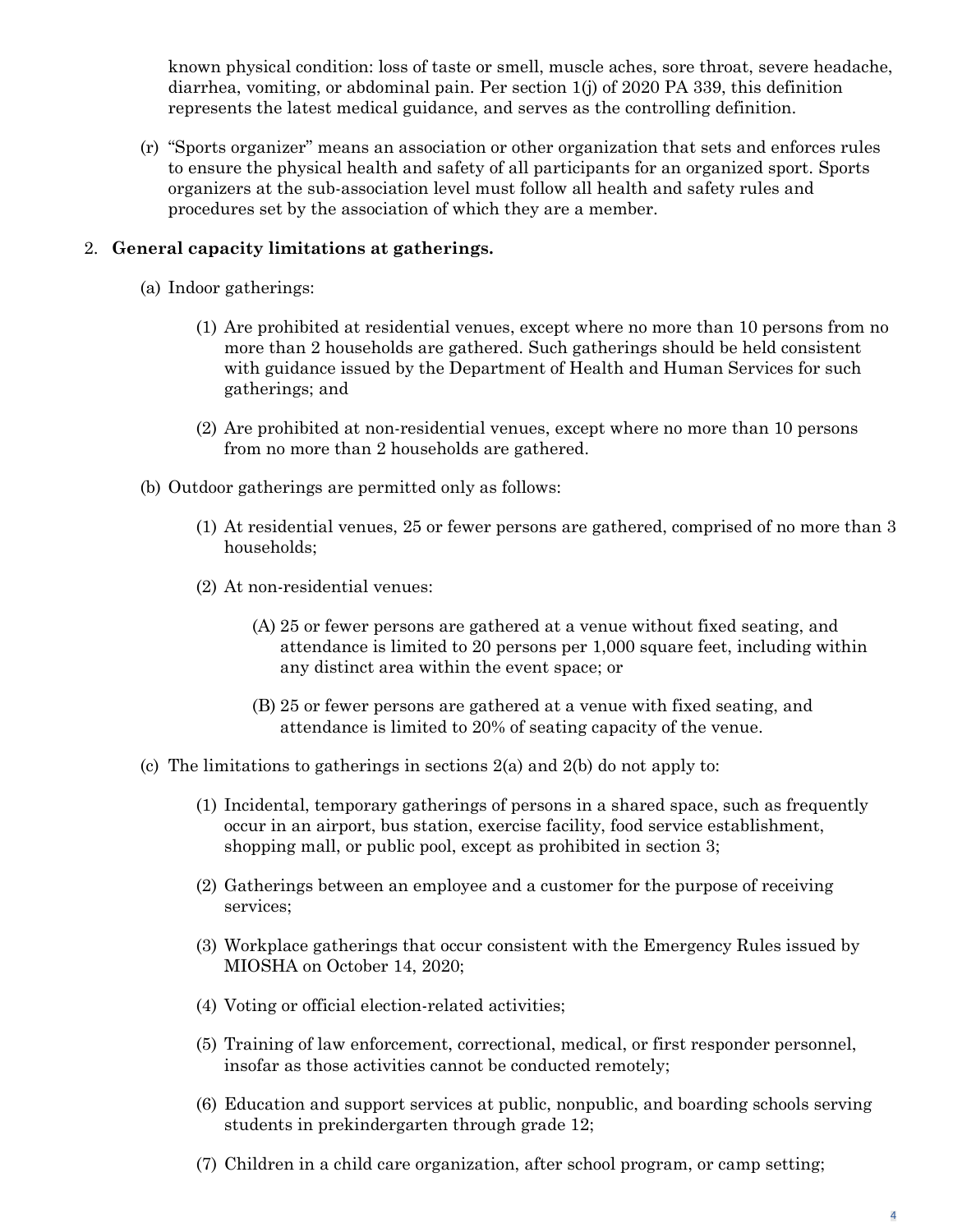- (8) Persons traveling on a school bus or public transit;
- (9) Gatherings for the purpose of medical treatment, including mental health and substance use disorder support services;
- (10) Gatherings of up to 25 persons for the purpose of a funeral;
- (11) Residential care facilities, which are subject to the December 8, 2020, epidemic order entitled "Requirements for Residential Facilities," or any replacement of that order;
- (12) Cardiopulmonary resuscitation courses and swimming instruction courses;
- (13) Proctored, nationally-administered admissions and certification examinations that are not available remotely, provided that examinees are spaced no less than 12 feet apart;
- (14) Gatherings at entertainment and recreational facilities that comply with the restrictions set forth in sections 3(a) of this order;
- (15) Gatherings for the purposes of indoor group fitness, exercise, or sports that comply with the restrictions set forth in sections  $4(b)$ ,  $4(d)$ ,  $4(e)$ , and 6 of this order;
- (16) Gatherings for public health or other emergency purposes.
- (d) As a condition of hosting a gathering under this order, organizers and facilities must design the gathering to encourage and maintain physical distancing, and must ensure that persons not part of the same household maintain 6 feet of distance from one another to the extent possible.

### 3. **Gathering restrictions for entertainment facilities, recreational facilities, and food service establishments.**

- (a) Gatherings are prohibited at entertainment facilities and recreational facilities unless:
	- (1) Venues and activities held at those venues comply with masking and distancing requirements in this subsection. Venues that cannot consistently adhere to these requirements (e.g., water parks, dance floors at a nightclub, or children's indoor playgrounds inasmuch as staff are not present to prevent physical contact) may not be open.
		- (A) Patrons remain masked at all times, except when eating or drinking in designated areas;
		- (B) Groups of patrons participating in activities together (such as those seated together at a concert or movie, or bowling in the same lane) do not exceed 10 persons from up to two households;
		- (C) Patrons are prevented from mingling with or engaging in physical contact with persons outside their group;
		- (D) For sports practice and competition, participants comply with the restrictions set forth in section 6.
	- (2) If participating in stationary activities, groups are spaced or seated at least 6 feet apart. If participating in non-stationary activities, groups maintain a consistent 6 feet of distance from other groups at all times;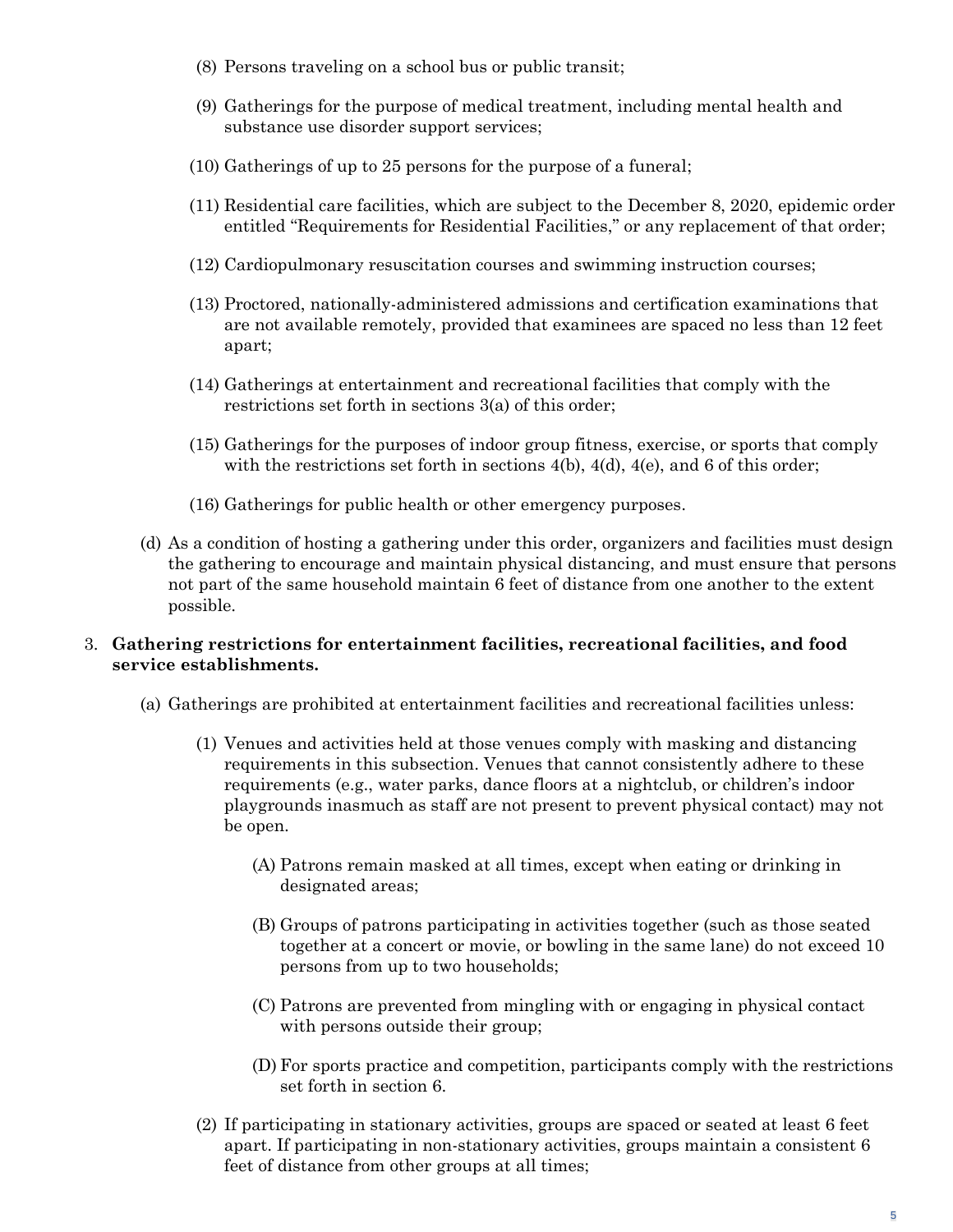- (3) Consumption of food or beverages is permitted only where patrons are seated, groups of patrons are separated by at least 6 feet, no more than 6 patrons are seated at a table, and groups of patrons do not intermingle;
- (4) Venues that are also food service establishments must, as a condition of offering food or beverages, ensure their designated dining areas comply with all requirements in subsection (b);
- (5) Venues abide by the following density limitations:
	- (A) For venues with fixed seating, occupancy must not exceed 20% of the limits established by the State Fire Marshal or a local fire marshal;
	- (B) For venues with non-fixed seating, occupancy is limited to 20 persons per 1,000 square feet, including within any distinct space within the venue;
- (6) Venues abide by the following maximum capacity limitations:
	- (A) At stadiums and arenas hosting sporting events as provided in section 6, up to 250 patrons may be gathered at venues with a seating capacity under 10,000, and up to 500 patrons may be gathered at venues with a seating capacity of over 10,000;
	- (B) For all other entertainment and recreation facilities, no more than 100 patrons may be gathered within any distinct space within the venue.
- (b) Gatherings are prohibited at food service establishments unless:
	- (1) Consumption of food or beverages is permitted only in a designated dining area where patrons are seated, groups of patrons are separated by at least 6 feet, no more than 6 patrons are seated together (at a table, booth, or group of fixed seats), and groups of patrons do not intermingle;
	- (2) Patrons are not permitted to gather in common areas in which people can congregate, dance, or otherwise mingle;
	- (3) In the event that an employee of a food service establishment is confirmed positive for COVID-19 or shows symptoms of COVID-19 while at work, a gathering at that food service establishment is prohibited until the food service establishment has been deep cleaned consistent with Food and Drug Administration and CDC guidance;
	- (4) At establishments offering indoor dining:
		- (A) The number of patrons indoors (or in a designated dining area of a multipurpose venue) does not exceed 25% of normal seating capacity, or 100 persons, whichever is less, provided, however, that this limitation does not apply to soup kitchens and shelters;
		- (B) Food service establishments, or the designated dining area of a multipurpose venue, close indoor dining between the hours of 10:00 PM and 4:00 AM;
		- (C) The venue displays, in a prominent location, the MDHHS "Dining During COVID-19" brochure.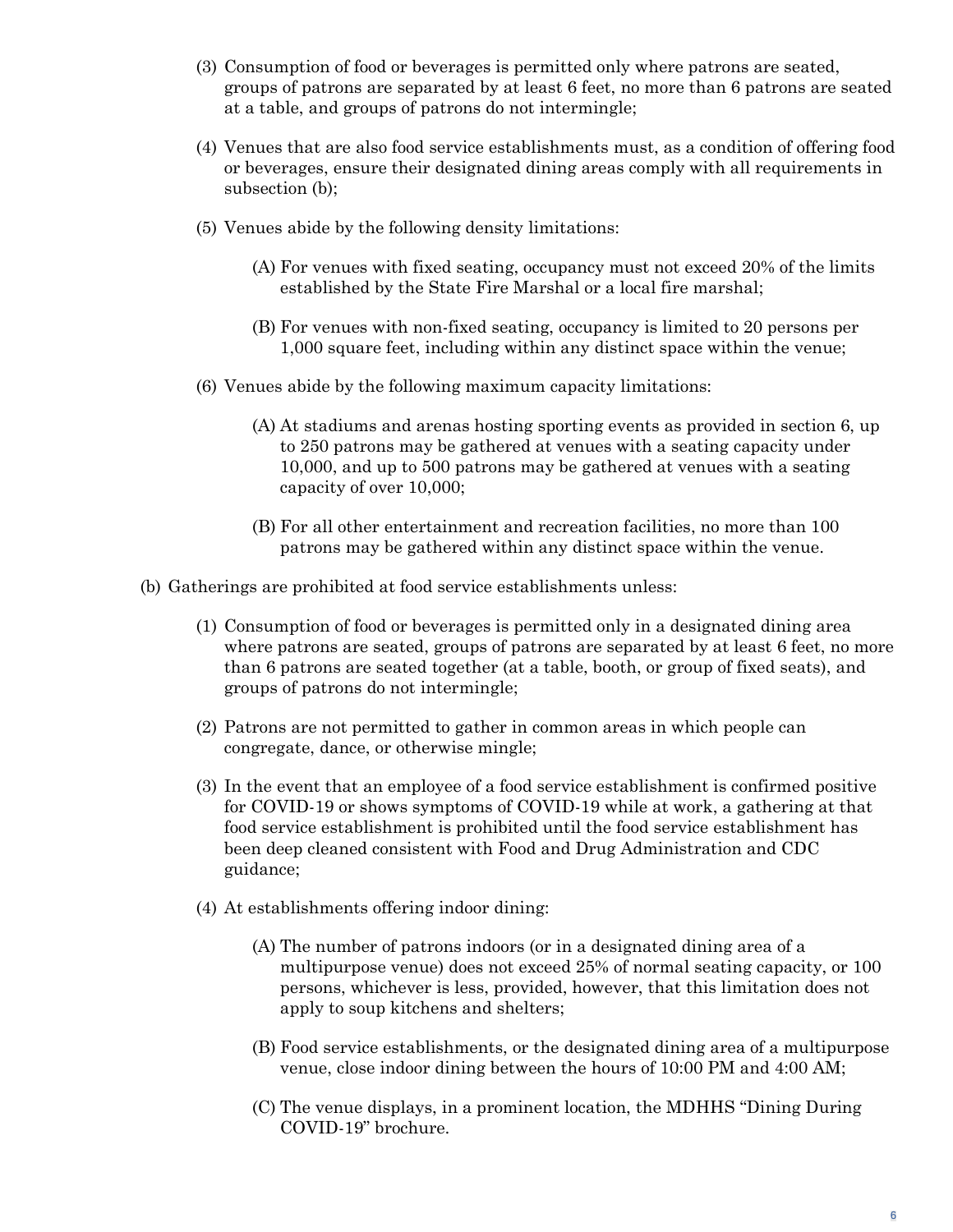- 4. **Gathering restrictions for other facilities.** In addition to the gathering limitations set forth elsewhere in this order, the following limitations apply to gatherings in the following facilities:
	- (a) A gathering at a retail store, library, or museum must not exceed 30% of total occupancy limits established by the State Fire Marshal or a local fire marshal. Nevertheless, a retail store, library, or museum may permit one customer at a time to enter if strict adherence to the 30% total occupancy limit would otherwise result in closure. Spaces for indoor dining, including food courts, must comply with the requirements for food service establishments as set forth in section 3(b).
		- (1) Retail stores must establish lines to regulate entry and checkout, with markings for patrons to enable them to stand at least six feet apart from one another while waiting.
	- (b) At exercise facilities:
		- (1) Gatherings must not exceed 25% of the total occupancy limits established by the State Fire Marshal or a local fire marshal;
		- (2) There must be at least 6 feet of distance between each occupied workout station and physical layout of the space must be established such that exercisers can move between stations while maintaining 6 feet of distance from others at all times; and
		- (3) Gatherings for group fitness activities or classes are permitted, provided that all persons maintain at least 6 feet of distance from others at all times and wear a face mask at all times.
	- (c) Gatherings in waiting rooms at outpatient health care facilities, veterinary clinics, and other businesses are prohibited unless the facility implements a system to ensure that persons not of the same household maintain 6 feet of distance. To the extent possible, this system must include a policy that patients wait in their cars for their appointments to be called.
	- (d) Gatherings at an indoor or outdoor pool not otherwise prohibited by this order must not exceed 25% of bather capacity limits described in Rule 325.2193 of the Michigan Administrative Code.
	- (e) Gatherings at ice and roller rinks are permitted, provided that occupancy is limited to 4 persons per 1,000 square feet, including within the exercise space. Gatherings for the purpose of open skating are permitted.
	- (f) In facilities offering non-essential personal care services, including hair, nail, tanning, massage, traditional spa, tattoo, body art, piercing services, and similar personal care services, all services must be provided by appointment, and gatherings in waiting areas are prohibited.

### 5. **Schools, colleges, technical schools, and universities.**

- (a) Subject to local health department and school district authority, and consistent with the applicable restrictions in section 6, gatherings at public, nonpublic, and boarding schools are permitted for the purpose of conducting in-person instruction and extracurricular activities in prekindergarten through grade 12.
- (b) Gatherings at public, nonpublic, and boarding schools are permitted for the purpose of child care programs, tutoring and academic support, and for providing services to students in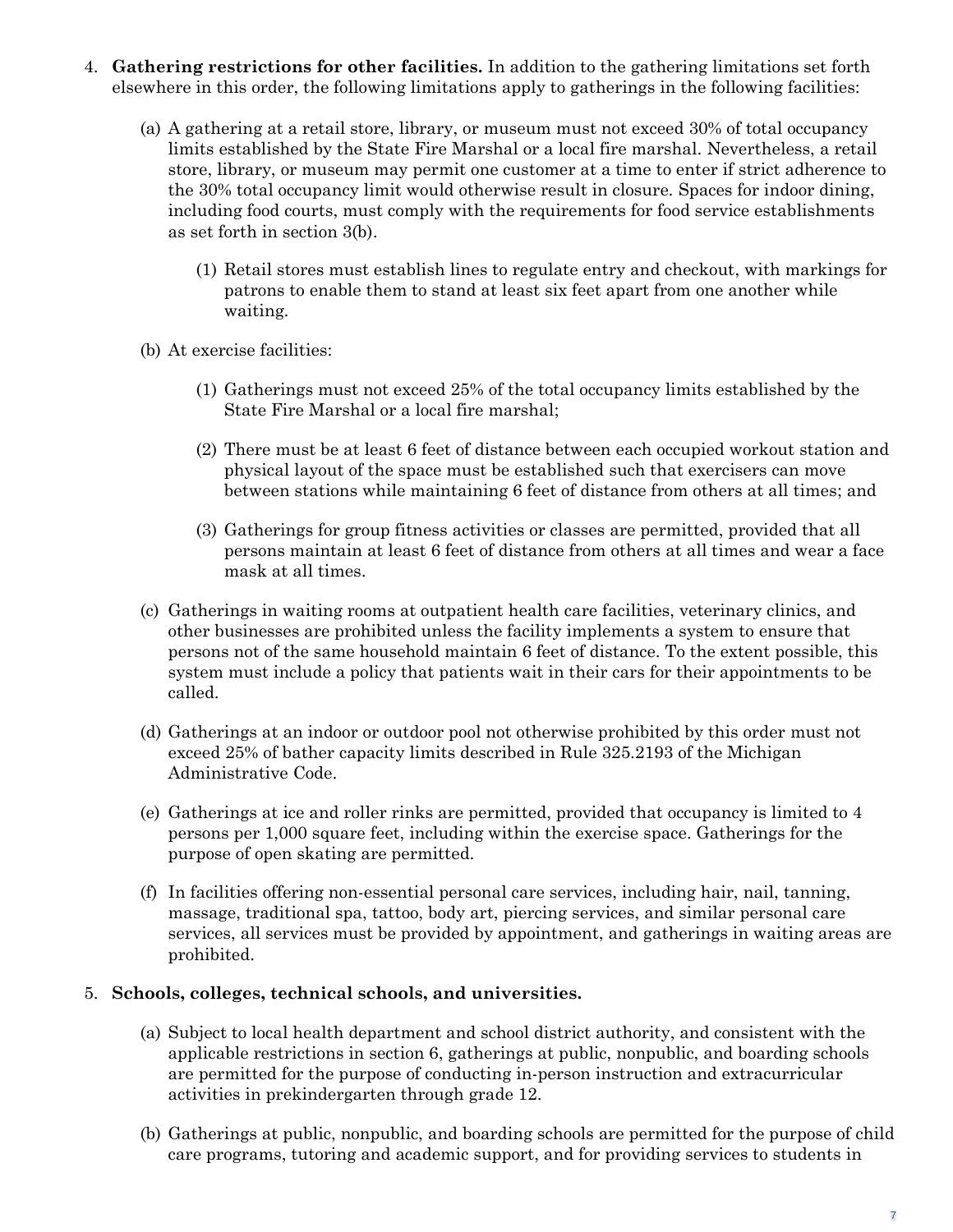need, including food distribution, access to internet connectivity, and physical and mental health care services.

(c) Gatherings at colleges and universities, trade schools, and career schools are permitted for the purpose of holding in-person classes and other events sponsored by the educational institution. The limits imposed by section  $2(a)$  and  $2(b)$  do not apply to such gatherings, but they remain subject to all other applicable requirements of this order.

## 6. **Organized sports gathering restrictions.**

- (a) Gatherings for the purpose of contact sports practice and competition are prohibited unless:
	- (1) Participants remain masked; or
	- (2) Where it would be unsafe for participants to remain masked, all participants are tested consistent with MDHHS's document entitled Guidance for Athletics issued February 7, 2021.
- (b) Gatherings for the purpose of sports practice and competition are prohibited unless participants maintain 6 feet of distance from each other when not engaged in play.
- (c) Gatherings of non-participants for the purpose of observing sports practice and competition must be held consistent with section 3.
- (d) Sports organizers, venues, and teams must ensure that all gatherings for the purpose of sports competition and practice comply with the requirements of this order.
- (e) Even where it is not required, sports organizers are encouraged to administer a testing program as specified MDHHS's document entitled Guidance for Athletics issued February 7, 2021.

### 7. **Face mask requirement at gatherings.**

- (a) All persons participating in gatherings are required to wear a face mask.
- (b) As a condition of gathering for the purpose of transportation, transportation providers must require all staff and patrons to use face masks, and must enforce physical distancing among all patrons to the extent feasible.
- (c) Except as provided elsewhere in this order, a person responsible for a business, store, office, government office, school, organized event, or other operation, or an agent of such person, must prohibit gatherings of any kind unless the person requires individuals in such gatherings (including employees) to wear a face mask, and denies entry or service to all persons refusing to wear face masks while gathered.
- (d) A person responsible for a business, store, office, government office, school, organized event, or other operation, or an agent of such person, may not assume that someone who enters the facility without a face mask falls within one of the exceptions specified in section 8 of this order, including the exception for individuals who cannot medically tolerate a face mask. An individual's verbal representation that they are not wearing a face mask because they fall within a specified exception, however, may be accepted.
- (e) A person responsible for a child care organization or camp, or an agent of such person, must not allow gatherings unless face masks are worn by all staff. Children must wear face masks as indicated below: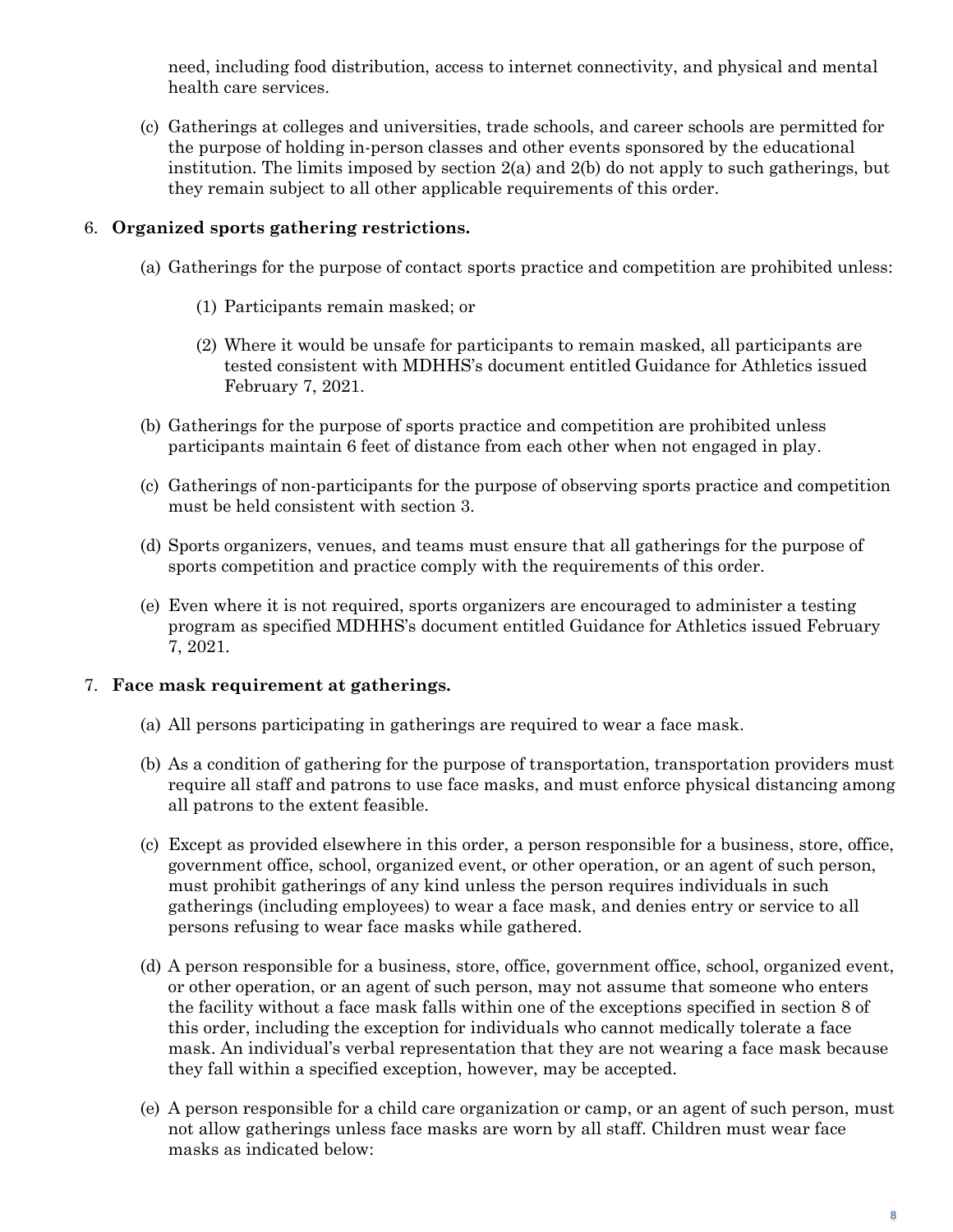- (1) All children 2 years and older when on a school bus or other transportation provided by the child care organization or camp;
- (2) All children 4 years and older when in indoor hallways and indoor common areas;
- (3) All children 5 years and older when in classrooms, homes, cabins, or similar indoor settings.
- (f) Participants in gatherings for any exercise activities, group fitness, or organized sports must comply with face mask requirements listed in MDHHS's document entitled Guidance for Athletics issued February 7, 2021.
- 8. **Exceptions to face mask requirements.** Although a face mask is strongly encouraged even for individuals not required to wear one (except for children under the age of 2), the requirement to wear a face mask in gatherings as required by this order does not apply to individuals who:
	- (a) Are younger than 5 years old, outside of a child care organization or camp setting (which are subject to requirements set out in section 7(e));
	- (b) Cannot medically tolerate a face mask;
	- (c) Are eating or drinking while seated at a food service establishment or at a private residence;
	- (d) Are exercising outdoors and able to consistently maintain 6 feet of distance from others;
	- (e) Are swimming;
	- (f) Are receiving a medical or personal care service for which removal of the face mask is necessary;
	- (g) Are asked to temporarily remove a face mask for identification purposes;
	- (h) Are communicating with someone who is deaf, deafblind, or hard of hearing and whose ability to see the mouth is essential to communication;
	- (i) Are actively engaged in a public safety role, including but not limited to law enforcement, firefighters, or emergency medical personnel, and where wearing a face mask would seriously interfere in the performance of their public safety responsibilities;
	- (j) Are engaging in a religious service;
	- (k) Are giving a speech for broadcast or to an audience, provided that the audience is at least 12 feet away from the speaker; or
	- (l) Are participating in a testing program specified in MDHHS's document entitled Guidance for Athletics issued February 7, 2021, and are engaged in practice or competition where the wearing of a mask would be unsafe.

#### 9. **Contact tracing requirements for particular gatherings.**

(a) Gatherings are prohibited at the following facilities unless the facility maintains accurate records, including date and time of entry, names of patrons, and contact information, to aid with contact tracing, and denies entry for a gathering to any visitor who does not provide, at a minimum, their name and phone number: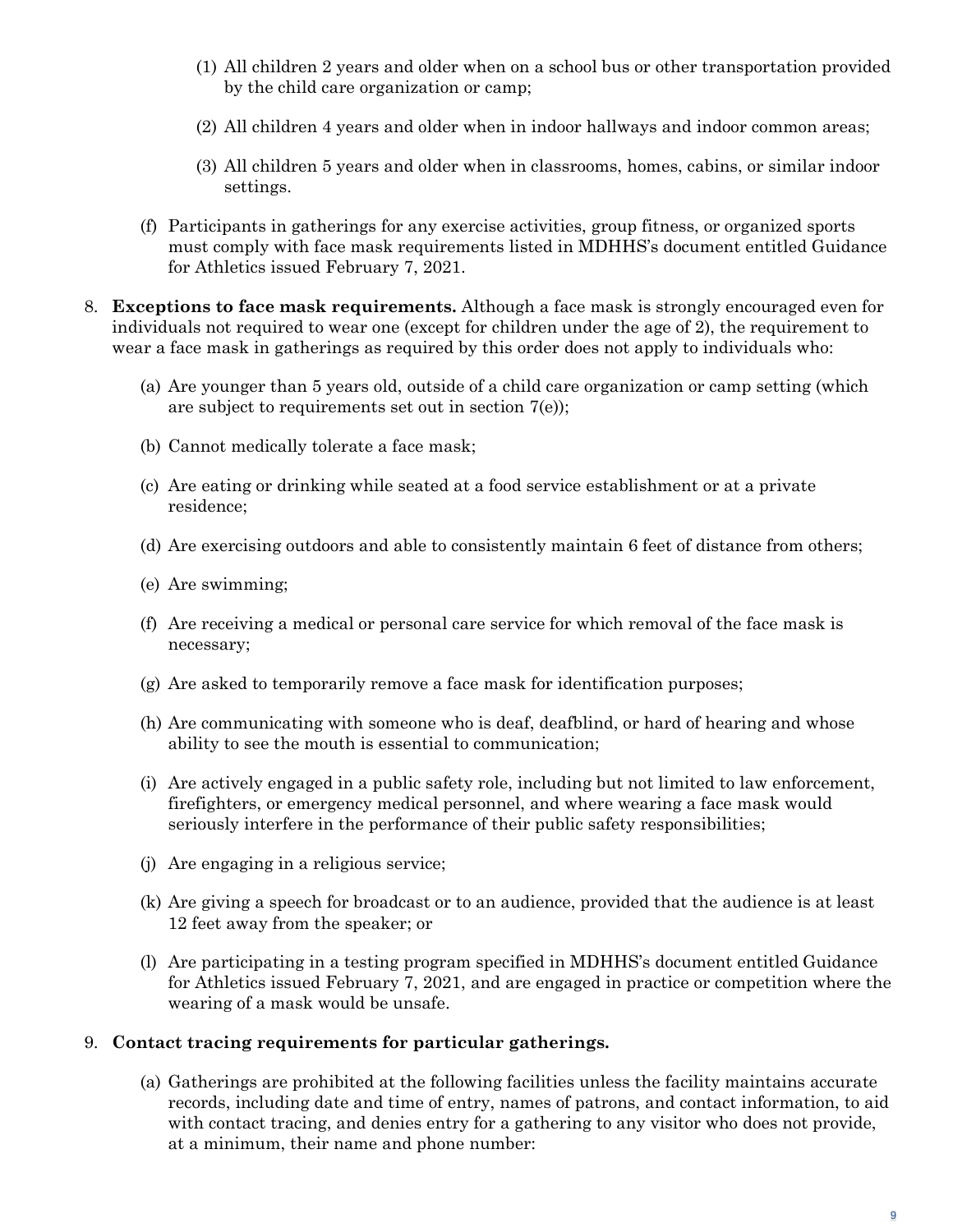- (1) All businesses or operations that provide hair, nail, tanning, massage, traditional spa, tattoo, body art, piercing services, or similar personal care services;
- (2) Exercise facilities.
- (b) All businesses or operations that provide in-home services, including cleaners, repair persons, painters, and the like must not permit their employees to gather with clients unless the business maintains accurate appointment records, including date and time of service, name of client, and contact information, to aid with contact tracing.
- (c) All dine-in food service establishments must maintain accurate records of the names and phone numbers of patrons who purchase food for consumption on the premises, and the date and time of entry.
- (d) Upon request, businesses, schools, and other facilities must provide names and phone numbers of individuals with possible COVID-19 exposure to MDHHS and local health departments to aid in contact tracing and case investigation efforts.
- (e) Data collected under this section:
	- (1) Must not be sold, or used for sales or marketing purposes without the express consent of each patron;
	- (2) Must be protected as confidential information to the fullest extent of the law;
	- (3) Must not be provided to law enforcement or immigration officials except upon receipt of a lawful subpoena from a court or other lawful court order;
	- (4) Must be retained for 28 days by the collecting organization, after which time the data must be destroyed. If facilities use existing data to fulfill this requirement, they may instead follow their own pre-existing data retention and destruction policies at the conclusion of the 28-day retention period.

### 10. **Implementation.**

- (a) Nothing in this order modifies, limits, or abridges protections provided by state or federal law for a person with a disability.
- (b) Under MCL 333.2235(1), local health departments are authorized to carry out and enforce the terms of this order.
- (c) Law enforcement officers, as defined in the Michigan Commission on Law Enforcement Standards Act, 1965 Public Act 203, MCL 28.602(f), are deemed to be "department representatives" for purposes of enforcing this order, and are specifically authorized to investigate potential violations of this order. They may coordinate as necessary with the appropriate regulatory entity and enforce this order within their jurisdiction.
- (d) Neither a place of religious worship nor its owner is subject to penalty under this order for allowing religious worship at such place. No individual is subject to penalty under this order for engaging in religious worship at a place of religious worship.
- (e) Consistent with MCL 333.2261, violation of this order is a misdemeanor punishable by imprisonment for not more than 6 months, or a fine of not more than \$200.00, or both.